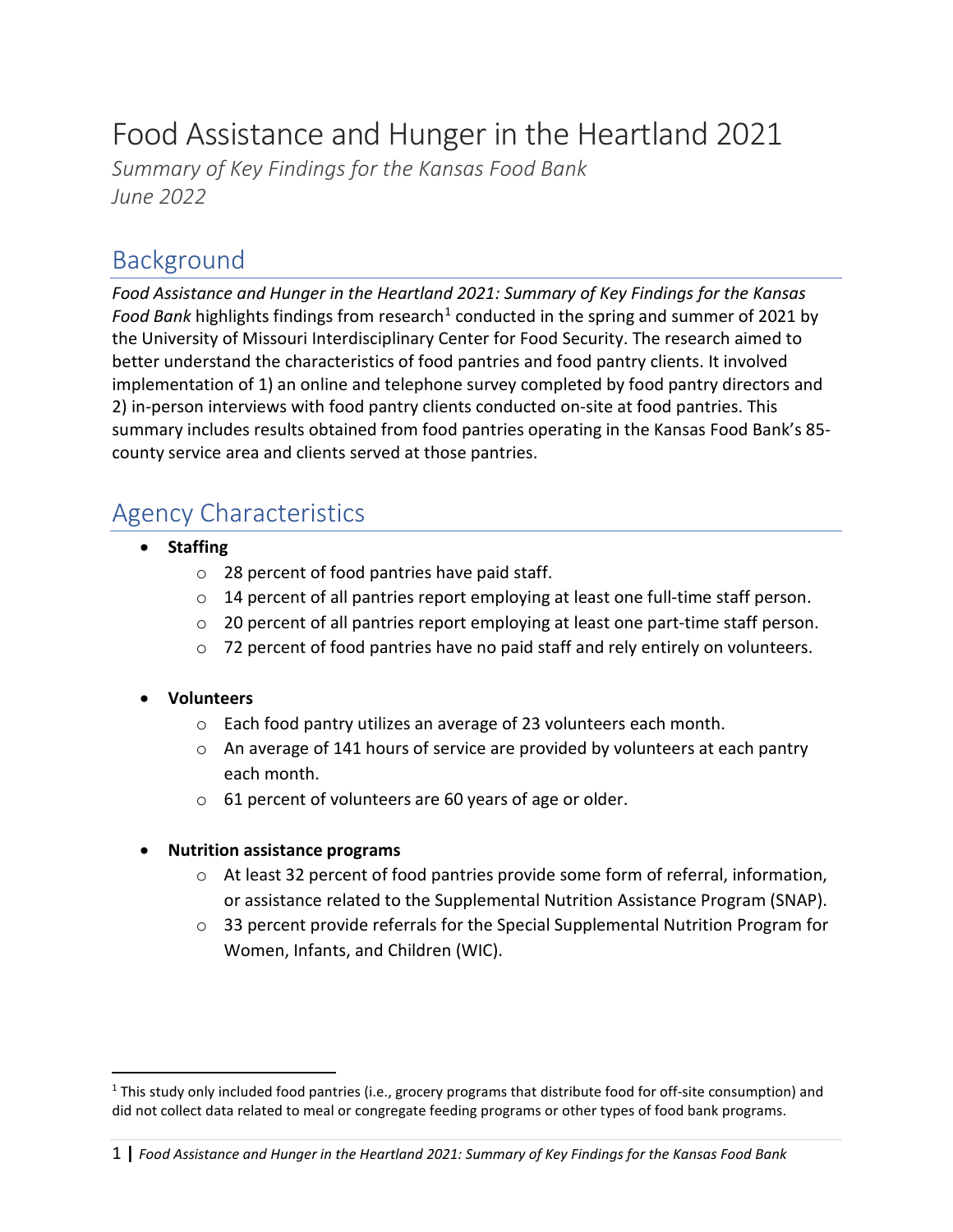## Client Counts & Impact of Covid-19

- **Client counts**
	- $\circ$  Food pantries vary greatly in terms of the number of households they serve. An average food pantry serves 140 unduplicated (unique) client households or 195 duplicated client households each month.
	- o Unduplicated count: Within the Kansas Food Bank region, 73,374 unduplicated (unique) clients are served in an average month and 155,699 are served annually. An estimated 23,900 unduplicated households are served in a typical month and 50,716 are served annually.
	- $\circ$  Duplicated count: Within the Kansas Food Bank region, clients are reached 78,806 times in an average month and 945,676 annually. Households are reached 25,670 times in a typical month and 308,038 annually.
- **Changes in client counts** 
	- o 43 percent of pantries report serving more clients in 2021 compared to 2020.
	- o 33 percent report serving fewer clients compared to 2020.
- **Impact of Covid-19**
	- $\circ$  63 percent of pantries were serving more people who were impacted by Covid-19 in 2021 compared to 2020 (e.g., from business closures, layoffs).
	- $\circ$  75 percent of pantries changed the way they distributed food (e.g., changing to drive-thru distribution).

## Client & Household Characteristics

- **Household composition**
	- o 37 percent of all households have a least one adult over the age of 65.
	- o 45 percent have at least one child under 18 years of age.
	- $\circ$  16 percent have at least one child under six years of age.
	- o 16 percent of households with children are headed by a single adult.

#### • **Client demographics**

- o 63 percent of client respondents identify as Caucasian/White.
- o 12 percent identify as African American/Black.
- o 16 percent identify as Hispanic/Latino/Latina/Latinx.
- o 75 percent of respondents identify as a woman.
- o 7 percent of clients live in temporary housing or are houseless.
- o 79 percent have a high-school degree or higher level of education.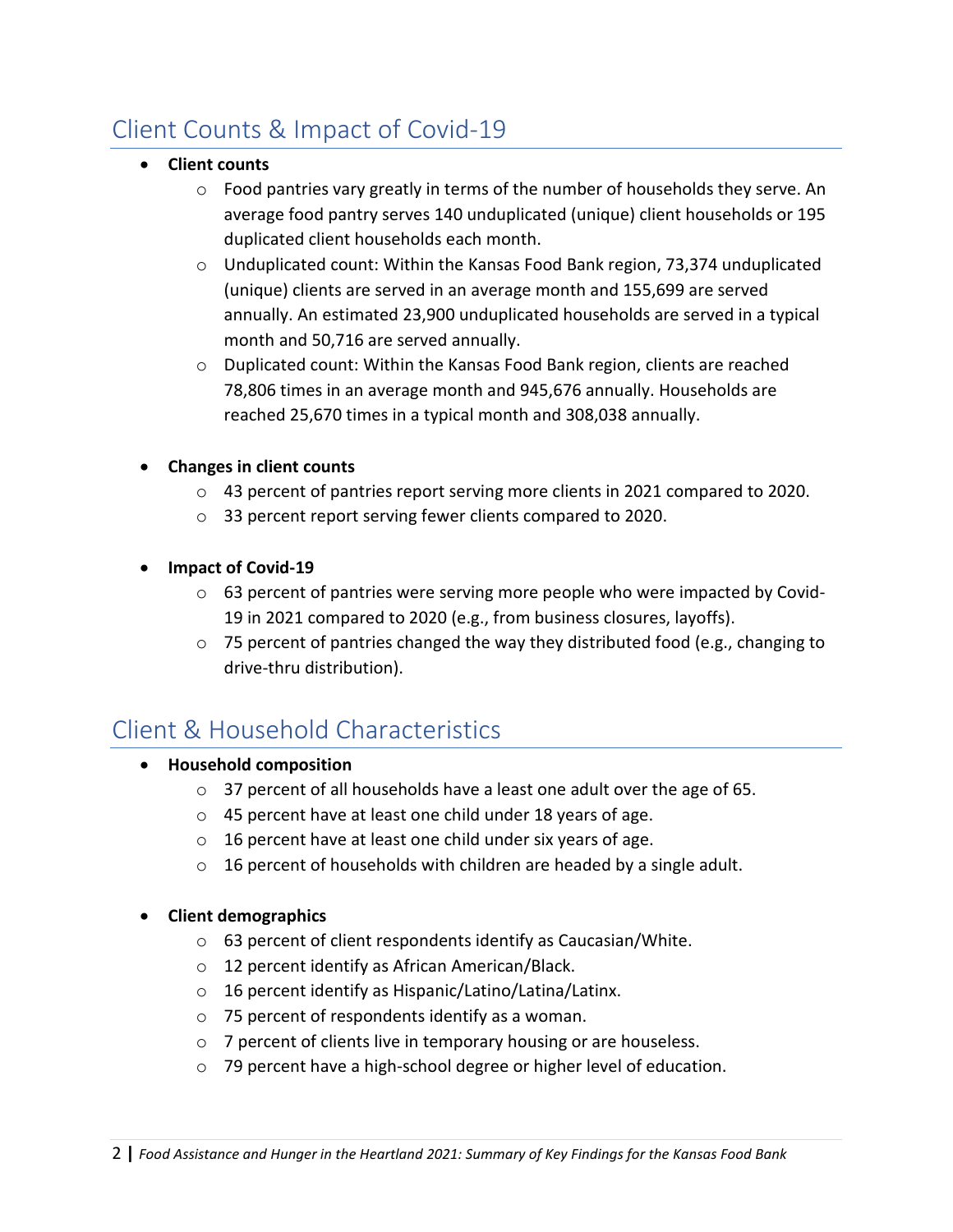- **Veteran status**
	- $\circ$  14 percent of households include someone who previously served in the U.S. Armed Forces, Reserves, or National Guard.

#### • **Employment and income**

- o 50 percent of households have at least one working adult.
- o 27 percent of all households have a member who is working full-time.
- o 56 percent of all households make \$15,000 or less per year.

#### • **Food pantry use**

- $\circ$  55 percent of households used a food pantry more than once a month in the summer of 2021.
- o 40 percent of households used a pantry every month during the past year.
- o 48 percent reported using a food pantry for more than two years.
- o 47 percent of households get at least half of the food they consume in a typical month from a food pantry.

#### • **Food security**

- o 80 percent of households experience food insecurity.
- $\circ$  43 percent experience very low food security (indicated by disrupted eating patterns and reduced food intake).
- o 37 percent experience low food security (indicated by reduced quality, variety, and desirability of diet).
- $\circ$  20 percent experience marginal food security (indicated by anxiety over food sufficiency).

#### • **SNAP eligibility and use**

- o 82 percent of households have incomes making them eligible for SNAP.
- $\circ$  Only 41 percent of client households have used SNAP in the previous year.

#### • **Use of child nutrition assistance programs**

- $\circ$  38 percent of households with children 5 and under used WIC in the previous year.
- $\circ$  67 percent of households with children under 18 participate in free or reducedprice breakfast or lunch.